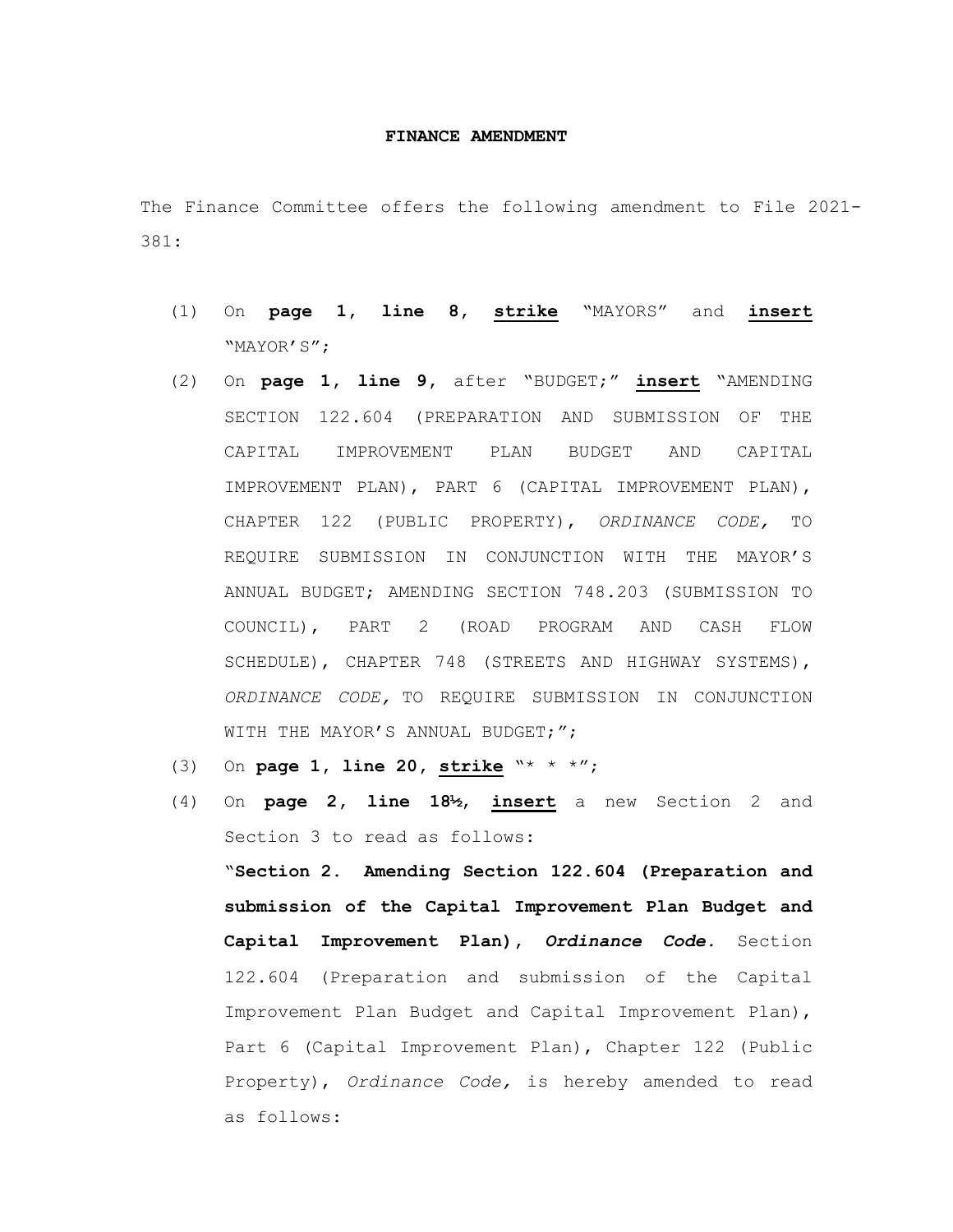## **CHAPTER 122. PUBLIC PROPERTY**

**\* \* \***

## **PART 6. CAPITAL IMPROVEMENT PLAN**

**\* \* \***

**Sec. 122.604. - Preparation and submission of the Capital Improvement Plan Budget and Capital Improvement Plan.**

On or before January 15 of each year, the Department of Finance and Administration, the Department of Planning and Development and the Department of Public Works shall meet with all departments, agencies and commissions of the City to develop a proposed Capital Improvement Plan Budget for the succeeding fiscal year and a proposed Capital Improvement Plan. Input from each of the six Citizen Planning Advisory Committees (CPACs) shall be requested and considered when developing the proposed Capital Improvement Plan. The proposed Capital Improvement Plan shall include a priority system developed by the Department of Finance and Administration. The Mayor shall submit the proposed Capital Improvement Plan Budget and the proposed Capital Improvement Plan to the City Council on or before July 15 of each year. in conjunction with the submission of the annual budget.

**\* \* \***

**Section 3. Amending Section 748.203 (Submission to Council), Chapter 748 (Streets and Highway Systems),**  *Ordinance Code.* Section 748.203 (Submission to Council), Part 2 (Road Program and Cash Flow